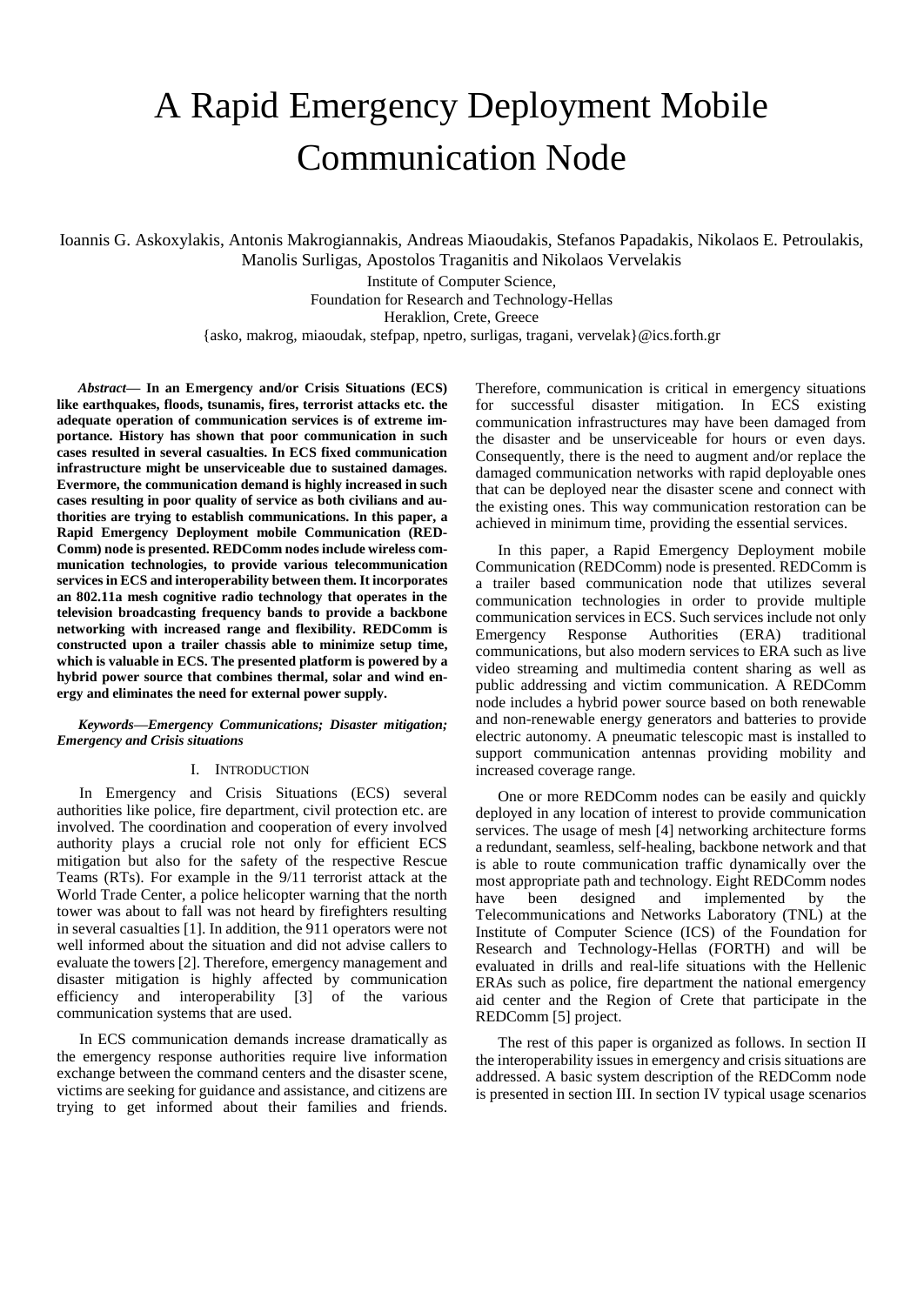of the system are discussed. Finally section [V](#page-3-1) concludes the paper.

## <span id="page-1-0"></span>II. INTEROPERABILITY IN EMERGENCY COMMUNICATIONS

At the early stages of ECS recovery RTs belonging to different ERAs arrive at the disaster scene. These teams usually start to operate independently to each other and later they become part of a centrally coordinated mitigation plan. Each RT communication is typically based on a Push To Talk (PTT) service. PTT is an old-fashioned half duplex voice service that uses a narrowband channel to transmit voice in a point to multipoint scheme. Every member of the team that carries a suitable PTT transceiver tuned in the RT predefined frequency can listen to the transmissions. PTT can offer instant contact and group talk to ERA[s \[6\].](#page-4-5) For the communication of the ERAs to their Coordination Centers (CCs), a repeater architecture is incorporated that is using a fixed frequency offset between transmit and receive path [\[7\].](#page-4-6)

Unfortunately due to the old-fashioned analog technology used, there is no relay functionality among the nodes of these networks and thus coverage range is limited. Moreover, there is no interoperability between deferent ERA's networks as they use either different frequencies and/or different repeater schemes (different frequency offsets). Due to that fact, there is no way to have direct communication from a central coordination center to the involved RTs and usually such communication is relayed through each ERA's predefined coordination center, which affects central coordination efficiency.

Regarding interoperability, another issue is that a direct communication channel between civilians (especially those requiring immediate assistance) and responders does not exist. A victim has to use the mobile or fixed telephone network to contact the various ERA CC to seek for assistance. Then the CC will communicate the appropriate RT to transfer information about victim status and location to guide rescue. The lack of direct communication between victims and RTs affects rescue efficiency. For example, a trapped person of an earthquake could give guidance directly to the RT if he/she could talk directly to a RT member during the rescue.

### III. REDCOMM NODE DESCRIPTION

<span id="page-1-1"></span>Each REDComm node utilizes a heterogeneous network architecture incorporating different wireless network technologies to support multiple types of services. The nodes are equipped with a powerful Linux-powered dual Intel Xeon workstation that controls all its functionality, and which operates as a heterogeneous network gateway to route IP and voice traffic. Remote control and monitoring of all node's functions is also possible. In Fig. 1 the first REDComm node prototype is shown. The main subsystems of the REDComm node are presented in the following section:

## *A. Backbone Network interfaces*

Each REDComm node is equipped with three Software Defined Radio (SDR) PCIe cards, which provide a robust and flexible transceiver hardware for the backbone connectivity that is difficult be matched by any typical wireless interface. The physical layer of IEEE 802.11a has been implemented entirely in software on the open source GNU Radio platform [\[8\],](#page-4-7) and by proper custom modifications it is presented as a normal wireless interface to the Linux operating system. Therefore, there are three SDR-based 802.11a interfaces, which are used as the Backbone Network Infrastructure (BNI) for the REDComm node.



Fig. 1. Actual picture of the first REDComm node prototype with the pneumatic mast partially extended.

Each of the BNI interfaces although it is based on the IEEE 802.11a wireless network standard, instead of using the 5 GHz ISM bands, it operates on the 450 to 850 MHz frequency range. This range is used worldwide for terrestrial television broadcasting and is quite underutilized, especially in the areas where the transition to digital TV standards has been completed. These underutilized regions of the spectrum are called white spaces and by the use of Cognitive Radio (CR) techniques may be exploited for various uses by unlicensed, also known as secondary, users (SU) [\[9\].](#page-4-8) This frequency band was selected based on the much better propagation characteristics in comparison with the over-utilized 2.4 and 5 GHz ISM bands, providing a much higher coverage range especially in non-line of sight environments, i.e. a dense city or forest. In the BNI mesh routing algorithms [\[10\]](#page-4-9) are utilized to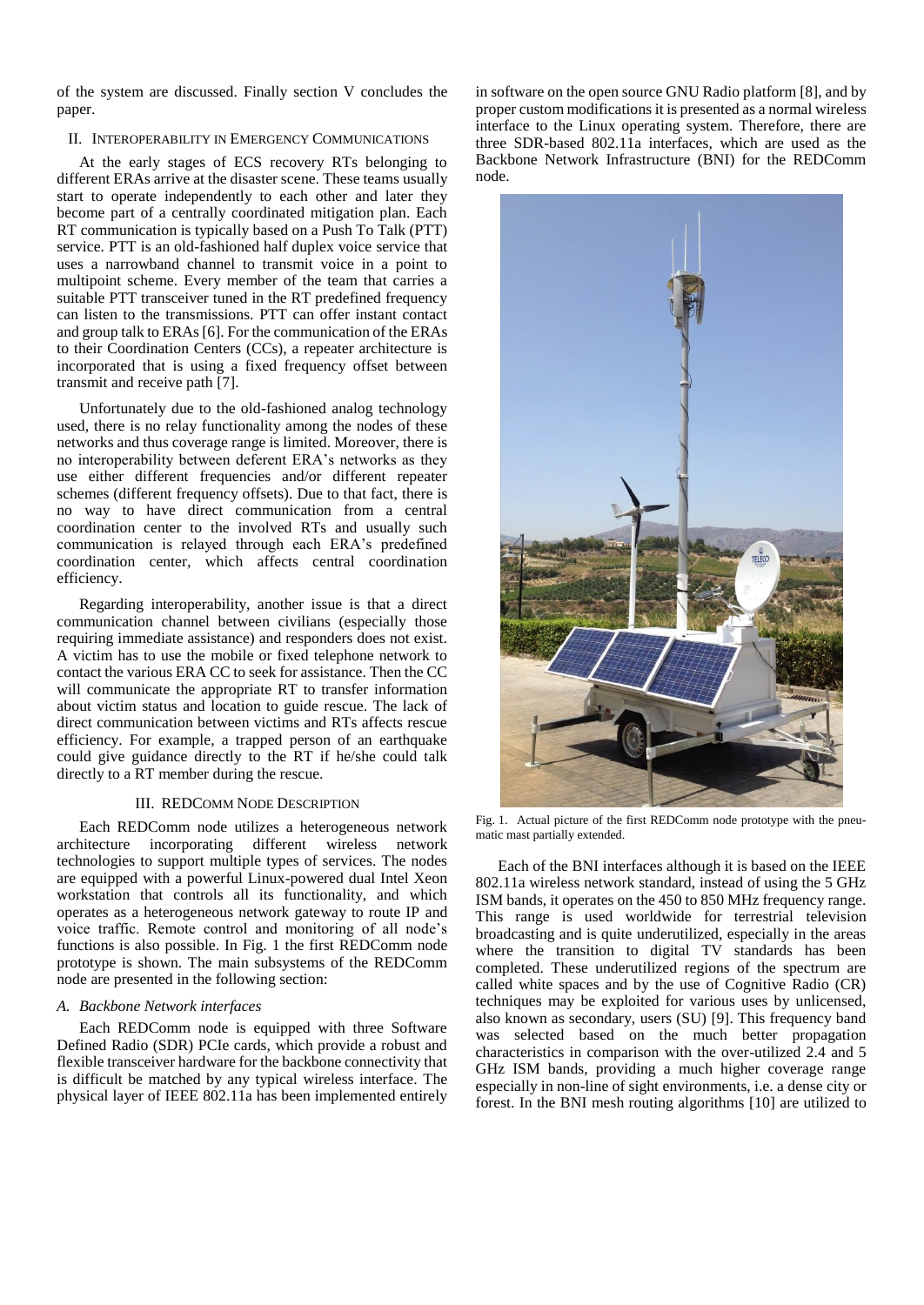provide a redundant, robust, self-healing ubiquitous backbone network [\[11\]\[12\].](#page-4-10)

## *B. Satellite Transceiver*

The REDComm node is equipped with an auto-acquisition satellite antenna system, able to provide Internet access everywhere, when either the existing infrastructures have failed or the node is out of their range.

The satellite subsystem uses a motorized parabolic dish antenna, which is controlled by a custom hardware and software implementation. This equipment uses the orientation and position data from a digital compass and a Global Position System (GPS) device to perform an initial coarse alignment of the satellite dish to the appropriate satellite. Then an algorithm fine-tunes the alignment of the antenna maximizing the received signal strength. The satellite transponder operates in the K<sup>a</sup> band where multi-Mbps services are offered both for downstream and upstream Internet traffic.

## *C. GSM Base Station*

A picocell GSM Base Station (BS) is installed in every REDComm node. The BS operates in the 900MHz GSM band, which offers good propagation characteristics and is supported by the majority of the GSM mobile phones. The GSM BS supports voice and text services, and it is equipped with an Ethernet interface for direct IP connectivity, control and management. It supports both full rate and enhanced full rate voice coding, as well as adaptive multi-rate to increase capacity to 14 concurrent calls.

The specific BS covers a relatively small radius area and has lower capacity compared with a typical GSM infrastructure, but can be essential in case of absence or overload of the commercial mobile networks. In order to control the utilization two distinct classes are defined: the registered users, i.e. the rescuers, that have full access to the GSM services, and the unregistered ones, i.e. the general public, which can only dial the emergency telephone numbers, i.e. 112.

#### *D. ISDN Primary Rate Interface*

An ISDN Primary Rate Interface (PRI) PCIe card is used to give the ability to communicate with the public telephone network, as well as to connect to any large Private Brach eXchange (PBX). This interface can support up to 30 digital voice channels for interoperability with non-IP systems and may be used as a gateway between various voice services of the REDComm node and any fixed telephone network. All voice services and the respective signaling and routing are handled by the open-source multi-protocol telephony platform FreeSWITCH [\[13\].](#page-4-11)

# *E. VHF/UHF Transceiver*

In each REDComm node a VHF/UHF transceiver module is installed. This transceiver is capable of 50 Watt output power and covers the frequency bands of 118 to 524 MHz and 800 to 1300 MHz. It is based on a dual transceiver architecture allowing it to simultaneously receive and transmit signals. This way it can be used as a VHF/UHF repeater or as a VHF/UHF transceiver to be part of an ERA MANET. Moreover, its audio input and output are connected through a custom interface to the node's workstation, which can route the sound and control

the transceiver, presenting it as a VoIP device. Therefore, it can be used as an ISDN/GSM/VoIP to PTT gateway. This way voice calls from fixed and mobile users and VoIP sessions can be redirected to and from an ERA MANET.

## *F. 802.11n Access Points*

Three sector antennas, covering  $120^\circ$  each forming unidirectional 360° coverage, connected to three 802.11n Access Points (APs) equip each REDComm node. Each antenna has 13 dBi of gain and dual linear (Horizontal and Vertical) polarization. The APs are exploiting the Multiple Input Multiple Output (MIMO) technology to provide increased capacity and spectral efficiency combined with improved link reliability.

Thus the REDComm node can be used as a high performance, high capacity Wi-Fi hotspot. This functionality can be used by every 802.11-enabled device such as smart phones, tablets, laptops etc. as an alternative communication path for civilians that seek for assistance in an ECS.

The Wi-Fi together with the GSM base station can very valuable in ECS as victims can use widely spread consumer devices to communicate to the suitable ERAs and/or RTs especially in the case that fixed communication infrastructures have failed [\[14\].](#page-4-12)

### *G. FM Radio Transmitter*

A typical FM transmitter is installed to a REDComm node in order to be able to provide broadcasting services for civilian information, as FM radio is a ubiquitous public address device.

### *H. Video Camera*

Each REDComm node has a high definition IP camera that can be used to provide live video streaming from the disaster area. The camera is motorized and can be paned and tilted remotely providing a very useful tool for live remote surveillance.

## *I. Telescopic Mast*

To increase wireless coverage and long distance performance all antennas are installed on top of a telescopic mast. The mast can be extended up to the height of 9.5 meters. It is operated by air pressure provided by a compressor, allowing it to extent and retract fast and easily by the manipulation of a pneumatic valve.

Nine different antennas (three for 802.11n, two for the GSM BS, three for the backbone network and one for the VHF/UHF transceiver) are placed on a special designed plateau attached to the top of the mast. To increase the mast's resistance to wind loads there is the option to attach four steel guy cables between the mast and the bottom trailer structure.

#### *J. Hybrid electric power source*

A Hybrid electric Power Source (HPS) supplies the required electric power of a REDComm node. The architecture of the HPS is shown in Fig. 2. HPS consists of three power sources: an electric petrol generator, three solar panels with a solar charge controller and a wind turbine with a charge controller. Solar and wind charge controllers are connected directly to a battery bank of 12V/500Ah capacity. A 1300 VA inverter is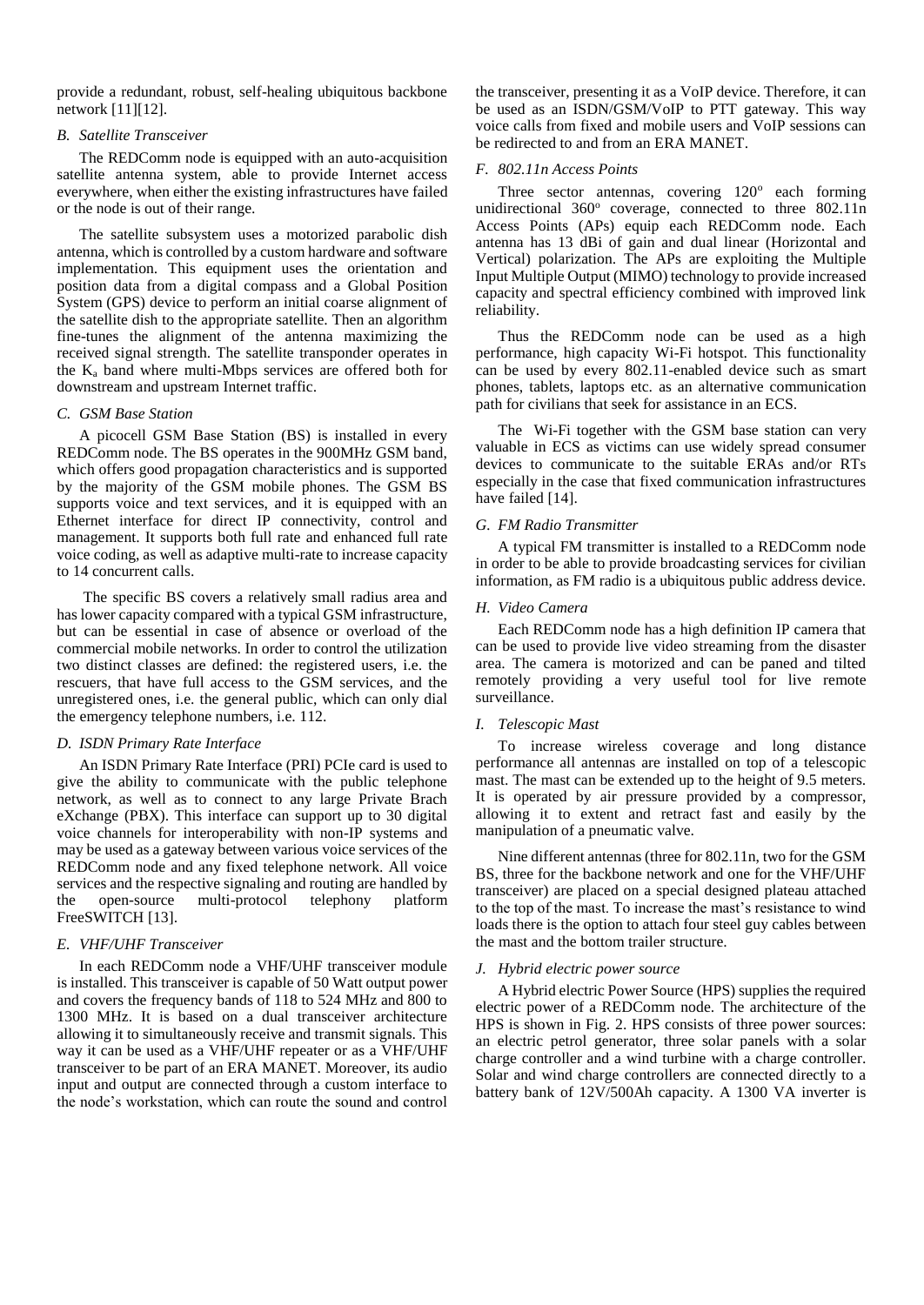used to produce the required by many appliances 220 V AC output. The inverter also monitors the charge state of the battery bank and can provide up to 70 A of charge current. The petrol generator is rated 4500 VA and has an electric starter that can be combined with the inverter to activate it automatically if necessary. The total power rating of the solar panels is 255 W whereas the wind generator is rated at 400 W.



Fig. 2. Telescopic Hybrid electric power source architecture

#### IV. OPERATION SCENARIO

<span id="page-3-0"></span>The REDComm node is can be rapidly deployed in case of ECS at or near the disaster scene to provide communication services. Multiple deployed nodes are able to form a mesh backbone network using the SDR based interfaces. Each REDComm node can operate independently and may route the network traffic accordingly to reach the desired destinations.

In case of an emergency, different RTs from different ERAs arrive at the scene. The typical PTT service that the RTs incorporate has severe limitations and requires the active human interaction in order to have interoperability between different ERA. The REDComm node can join any analog VHF/UHF-based voice network and act as router/gateway for the used PTT service. It has the capability to use its VHF/UHF radio transceiver as a typical VoIP client, taking advantage of the modern digital voice communication technologies. This way interoperability between different ERAs is achieved. In addition, coverage range can be extended by the relay of the PTT voice messages, using the IP backbone of the REDComm nodes.

Civilians can have access to the ERA in ECS to report emergency and/or seek for assistance. The added value of the REDComm node usage is that civilians can use their common personal devices, i.e. mobile phone, laptop, to do so. Through the GSM service a victim can access the emergency communication network formed by the REDComm node, using its GSM phone (112 emergency calls are supported) or using any wireless IP-enabled device (laptop, tablet, smartphone, etc.). Supported interoperability between heterogeneous technologies can allow a victim using his mobile phone to have direct contact, even with a PTT device if necessary.

As disaster mitigation is evolved, the involved RTs become part of a centrally coordinated plan. ERA headquarters can remotely contact RTs through VoIP services and VoIP to PTT gateway functionality of REDComm nodes allowing for robust and efficient coordination. Moreover, multimedia services, such as live video streaming from the disaster area, can be a valuable tool for the disaster mitigation planning.



Fig. 3. Usage scenario for the REDComm nodes.

Fig.3 presents a typical example of the network topology of such a usage scenario. In this example two different ERA are participating in an ECS using their RTs. Three REDComm nodes have been deployed near the disaster area and interconnected by their SDR-based wireless backbone network. REDComm node #1 is also connected with the ERA #2 CC which could be a mobile command CC in a van near the disaster area. REDComm #1 node is also connected to the Internet through satellite link allowing ERA #1 CC to be a part of the emergency communication network. Each RT member remains in connection with its PTT network as long as he is within range of any REDComm node. For example, transmissions form ERA#1 RT member are relayed form both REDComm #2 and REDComm #3 nodes. Nevertheless, if required these transmissions can be relayed to ERA #2 RTs as well. Each node can also forward PTT voice transmission by VoIP technology to the ERAs coordination center and vice versa. This way a logical ERA voice network is established regardless of the geographic position of its members. Moreover, the traffic of the different logical networks can be routed to each other.

Victims may use GSM or Wi-Fi technology to communicate with emergency responders and ERAs. Regardless of each REDComm node's GSM cell coverage, appropriate call forwarding is implemented through PBX functionality to reach the desired destination, through the wireless backbone. It has to be noted that GSM access can also be used by RTs and ERAs (by registering the individual SIM cards) as an alternative communication channel supporting call prioritization

#### V. CONCLUSIONS

<span id="page-3-1"></span>In the case of an emergency and crisis situations communication plays an important role in disaster mitigation. In such cases, existing communication infrastructures are